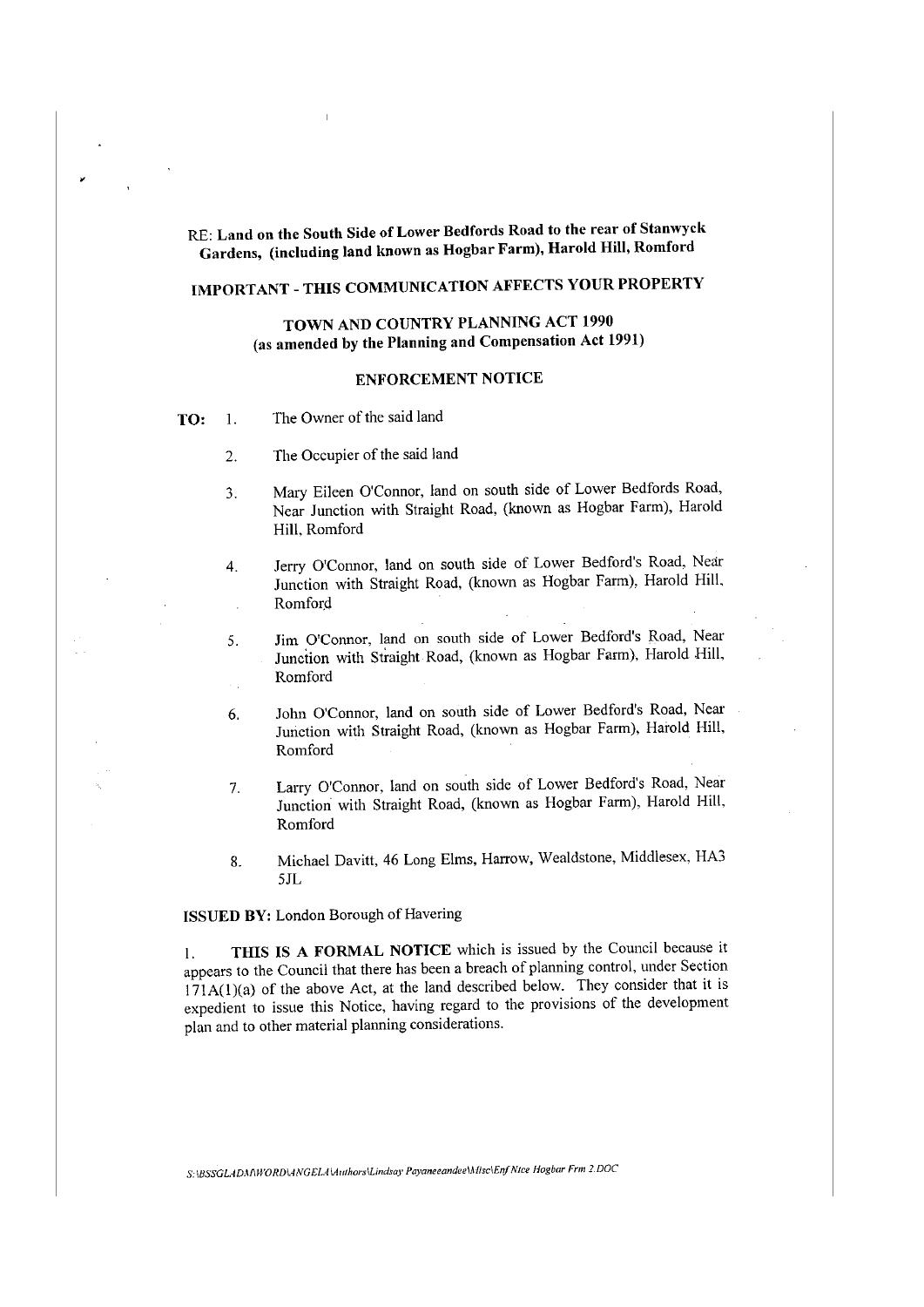### 2. **THE LAND AFFECTED**

The area of land and associated land at Hogbar Farm (East), Lower Bedford's Road, Harold Hill, Romford shown hatched black on the attached plan.

### 3. **THE BREACH OF PLANNING CONTROL ALLEGED**

Without planning permission to a material change of use of residential use by the siting of mobile homes and touring caravans together with parking of vehicles and storage and laying of ancillary hard surfacing

#### 4. **REASONS FOR ISSUING THIS NOTICE**

It appears to the Council that the above breach of planning control has occurred within the last ten years. The unauthorised use is not suitable for this residential area. It disturbs the neighbours through noise, traffic movement and car parking and is unsightly in such an area. The Council do not consider that planning permission should be given, because planning conditions could not overcome these problems. In making its decision to issue this Notice the Council considered that the unauthorised use is contrary to the following policies of the Havering Unitary Development Plan: policies GRB2; ENVl.

### 5. **WHAT YOU A.RE REQUIRED TO DO**

(i) Stop using the land for residential use.

Time for compliance: 3 months from the effective date of this notice.

(ii) Stop using the said land for parking of vehicles

Time for compliance: 3 months from the effective date of this notice

(iii) Stop using the said land for storage.

Time for compliance: 3 months from the effective date of this notice

(iv) Remove from the land all the mobile homes, caravans, vehicles, hardsurfacing, equipment, machinery, goods, rubbish, apparatus and installations brought onto the land in connection with the authorised uses.

Time for compliance: 3 months from the effective date of this notice

(v) Reinstate the land to its former rural condition by reseeding and replanting the affected area with grass.

Time for compliance: 3 months from the effective date of this notice.

*S: \BSSGLAD1H\WORDl4.NGElA\A111hors\Li11dsay Payaneeandee\Afisc\EnJNtce Hogbar Frm 2.DOC*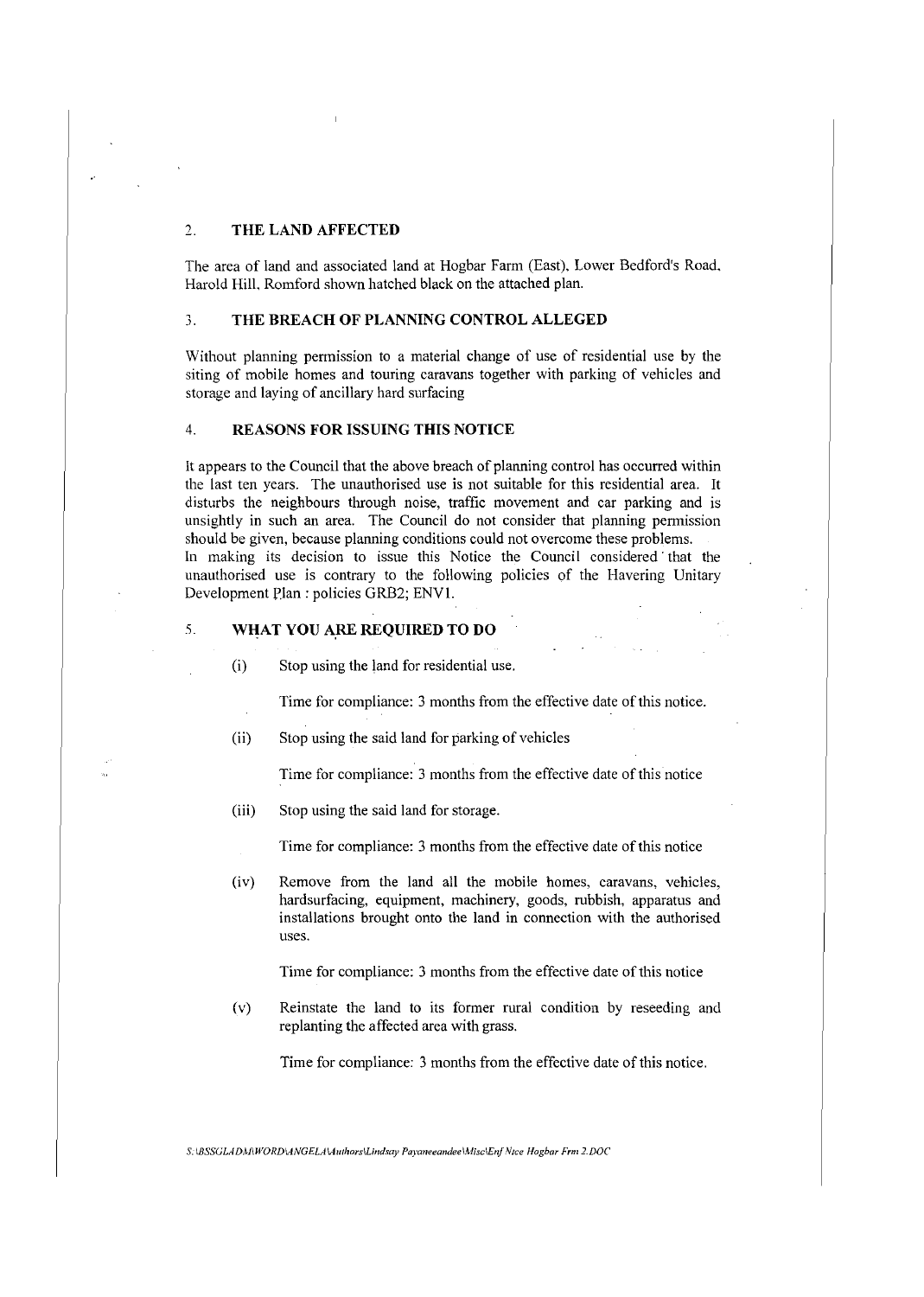## 6. **WHEN THIS NOTICE TAKES EFFECT**

This Notice takes effect on  $2\lambda^{1/2}$  *Februar*  $\gamma$  2004, unless an appeal is made against it beforehand ·

Dated:  $^\circledk$  $16$   $\rightarrow$   $\rightarrow$   $\rightarrow$  2004

Signed:

್ಲಿ ಮಾರಾಟ್ ಕ Authorised Officer

on behalf of London Borough of Havering Town Hall Main Road Romford RMI 3BD

### **YOUR RIGHT OF APPEAL**

You can appeal against this Enforcement Notice to the Secretary of State by the 27<sup>th</sup> February <sup>2004</sup>. Further details are given in the attached explanatory note.

#### **WHAT HAPPENS IF YOU DO NOT APPEAL.**

If you do not appeal against this Enforcement Notice, it will take effect on 2.  $2.7<sup>th</sup>$  *Felsruary* 2004 and you must then ensure that the required steps for complying with it, for which you may be held responsible, are taken within the period specified in the Notice.

### **FAILURE TO COMPLY WITH AN ENFORCEMENT NOTICE WHICH HAS TAKEN EFFECT CAN RESULT IN PROSECUTION AND/OR REMEDIAL ACTION BY THE COUNCIL.**

*S: \BSSGLADA1\WORD\Al1/GELA\A111hors\li11dsay Payaneeandee\Afisc\ErifNtce Hogbar Frm 2.DOC*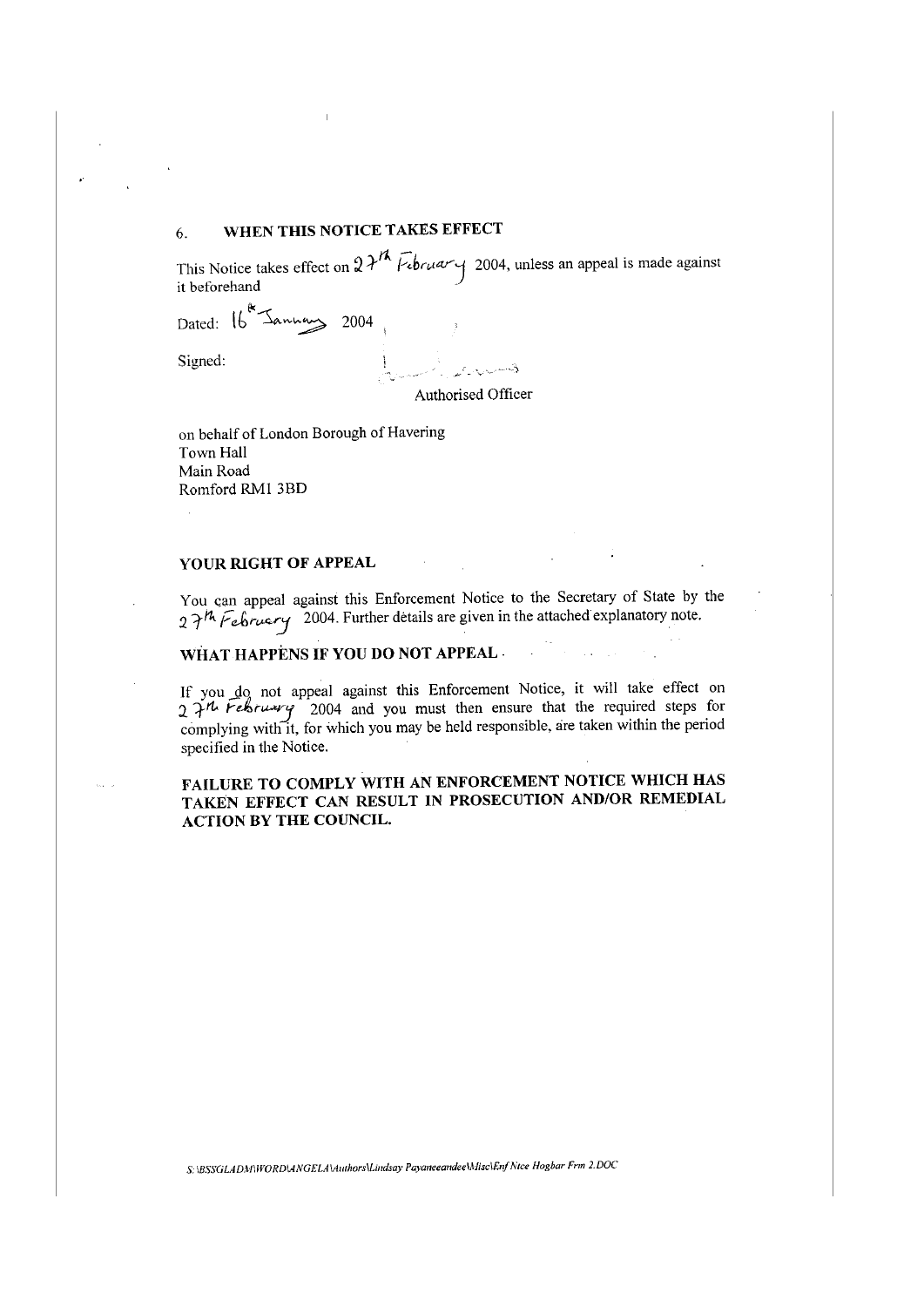#### **EXPLANATORY NOTES**

#### **STATUTORY PROVISIONS**

A summary of Sections 171A, 1718 and 172 to 177 of the Town and Conntry Planning Act 1990 (as amended) is enclosed with this Notice.

#### **YOUR RIGHT OF APPEAL**

You can appeal against this Notice, but any appeal must be in writing and received, or posted (with the postage paid and properly addressed) in time to be received in the ordinary course of the post, by the Secretary of State before  $2 \mathcal{H}^h$  February 2004. The enclosed booklet "Enforcement Appeals - A guide to Procedure" sets but your rights. Read it carefully. If you appeal you should use the enclosed appeal forms. Two copies are for you to send to the Secretary of State if you decide to appeal. The other is for you to keep as a duplicate for your own records. You should also send the Secretary of State a copy of the Enforcement Notice.

#### **GROUNDS OF APPEAL**

The grounds of appeal are set out in Section 174 of the Town and Country Planning Act 1991 and are also set out on  $\frac{\text{page } \times \text{theta}}{\text{angle}}$  appeal forms.

# pages 2-5 of

#### **PLANNINGAPPLICATION FEE**

Should wish to appeal on ground (a) - that planning permission should be granted for the unauthorised use - then a fee of £220 is payable both to the Secretary of State and to the Council. If the fees are not paid then that ground of appeal will not be valid.

### **STATEMENT ON GROUNDS OF APPEAL**

· You must submit to the Secretary of State, either when giving notice of appeal or within 14 days from the date on which the Secretary of State sends him a notice so requiring him, a statement in writing specifying the grounds on which you are appealing against the enforcement notice and stating briefly the facts on which you propose to rely in support of each of those grounds.

### **RECIPIENTS OF THE ENFORCEMENT NOTICE**

The names and addresses of all the persons on whom the Enforcement Notice has been served are:

- TO: 1. The Owner of the said land
	- 2. The Occupier of the said land
	- 3. Mary Eileen O'Connor, land on south side of Lower Bedford's Road, Near Junction with Straight Road, (known as Hogbar Farm), Harold Hill, Romford

*S:\BSSGLADAl\IVORDL4NGELA\Authors\lindsay PayaneeandeelA!isc\EnfNtce Hogbar Frm 1.DOC*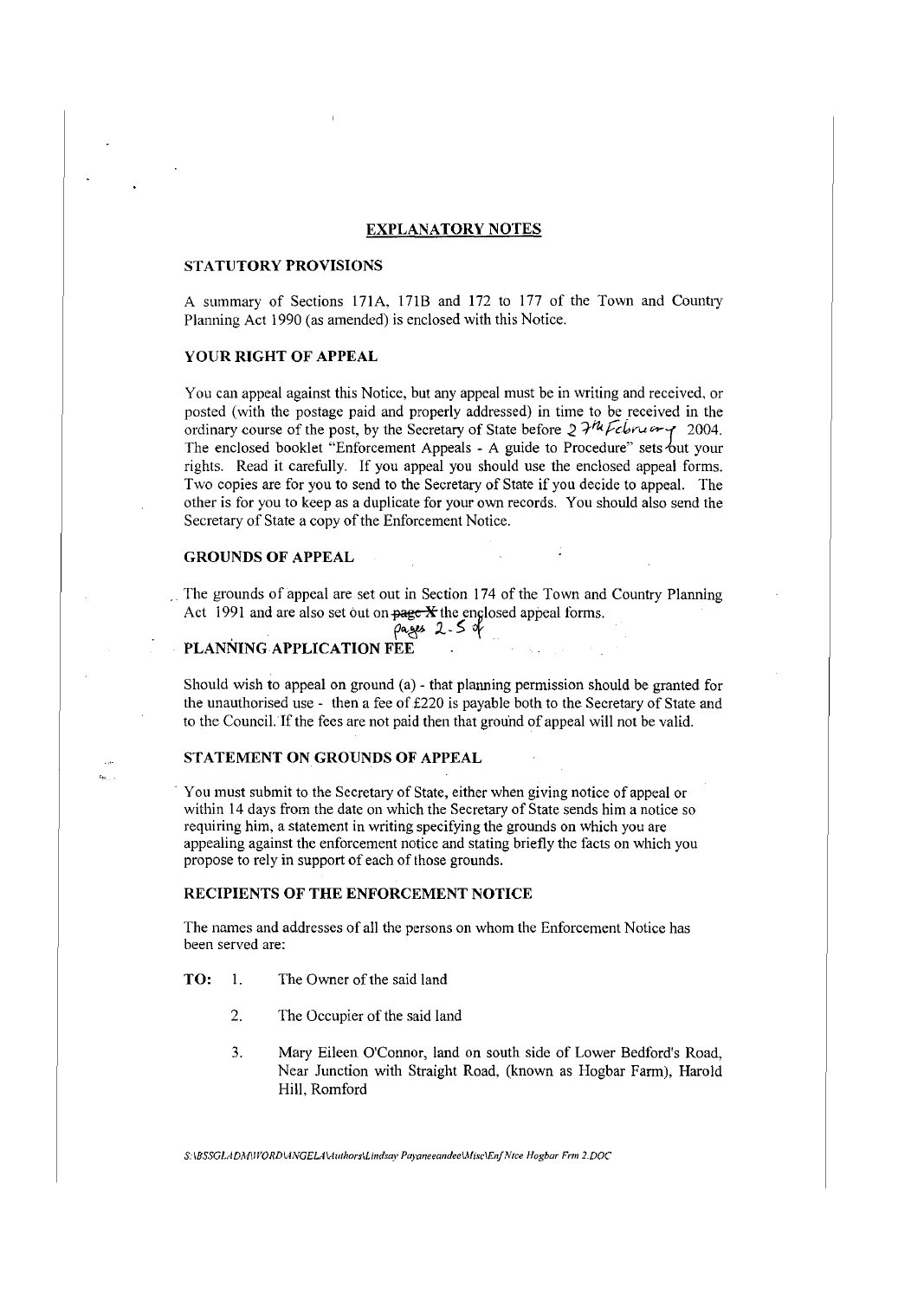- 4. Jerry O'Connor, land on south side of Lower Bedford's Road, Near Junction with Straight Road, (known as Hogbar Farm), Harold Hill. Romford
- 5. Jim O'Connor, land on south side of Lower Bedford's Road, Near Junction with Straight Road, (known as Hogbar Farm), Harold Hill. Romford
- 6. John O'Connor, land on south side of Lower Bedford's Road, Near Junction with Straight Road, (known as Hogbar Farm), Harold Hill, Romford
- 7. Larry O'Connor, land on south side of Lower Bedford's Road, Near Junction with Straight Road, (known as Hogbar Farm), Harold Hill, **Romford**
- 8. Michael Davitt, 46 Long Elms, Harrow, Wealdstone, Middlesex, HA3 5JL  $\mathcal{A}^{\mathcal{A}}$

*S:\BSSGLAD,\I\WORDl4NGELA\A111hors\lindsay Payaneeandee\Alisc\Enf Ntce Hogbar Frm 2.DOC*